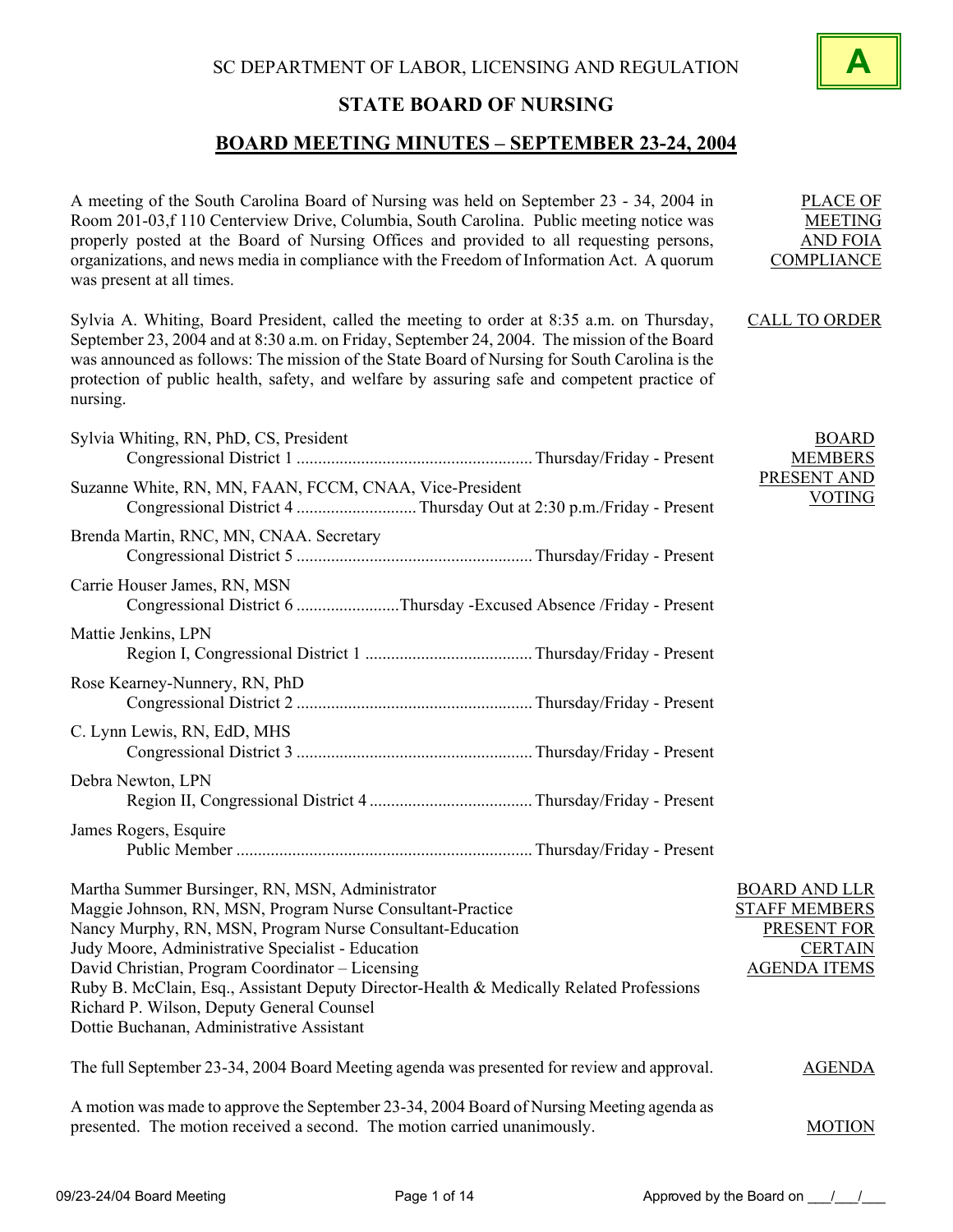The following items were approved by the Board on the September 23-34, 2004 consent agenda: For Information: UAP Information from Arkansas For Information: International Council of Nurses and the World Health Organisation (sic) - Nursing Regulation: Futures Perspectives For Information: NSCBN - Unlicensed Medication Administrative Personnel For Information: NCLEX Statistics from NCSBN For Information: NCLEX RN/PN Summary Statistics for April 1 through June 30, 2004 For Information: Greenville News - University of South Carolina Upstate For Information: American Association of Colleges of Nursing a. Working Paper on the Role of the Clinical Nurse Leader (CNL) b. Changing the Face of Nursing: Education & Practice Partnership Model c. Clinical Nurse Leader Talking Points d. Clinical Nurse Leader: Frequently Asked Questions For Information: Francis Marion University Program Planning Summary-BSN Program For Information: Distance Learning in Nursing Education -NCSBN Proposed Model Rules For Information: Proposed Distance Learning Rules in Arizona For Information: NCSBN -- Approval/ Accreditation Processes in Boards of Nursing For Information: New NCLEX-PN Test Plan For Information: ECPI College of Technology-Correspondence Regarding PN Program in SC For Information: NCSBN Response Regarding NCLEX - Psychiatric/Mental Health Content For Information: Summary Statistics on Advanced Practice For Information: August 19, 2004 Nursing Practice & Standards Committee Meeting Minutes For Information: Disciplinary Review Committee (DRC) Minutes For Information: Investigative Review Committee (IRC) Minutes For Information: Unlicensed Practice (Not Appearing) For Information: Compliance Statistics For Approval: IRC Panel Member Approval – Betsey Lewis Snow For Information: Licensure Statistics A motion was made to adopt the Consent Agenda as presented. The motion received a second. The motion carried unanimously. APPROVAL OF CONSENT AGENDA MOTION The minutes of the July 22-23, 2004 Board Meeting were presented to the Board for their review and approval. A motion was made to approve the July 22-23, 2004 Board Meeting minutes with editorial changes. The motion received a second. The motion carried unanimously. APPROVAL OF MINUTES MOTION ADMINISTRATOR'S REPORT Ms. Bursinger reported that staff is continuing their review and fine-tuning of licensure and other processes since restructuring of the staff and office. This restructuring moved the board's compliance and investigation staff to the Office of Investigations and Enforcement under the Department of Labor, Licensing and Regulation (LLR) Office of General Counsel and also consolidated the Boards of Medical Examiners and Nursing licensure departments providing back up to all licensure positions in each board. Licensure staff is working on cross training. LLR / STAFF UPDATE

Janet Scheper who was the Program Assistant for Licensure has accepted another position within LLR. The duties of this position have been distributed to others in the licensing department for coverage until this position is filled.

Ms. Bursinger reported the she had met with another facility who is interested in possibly PRACTITIONER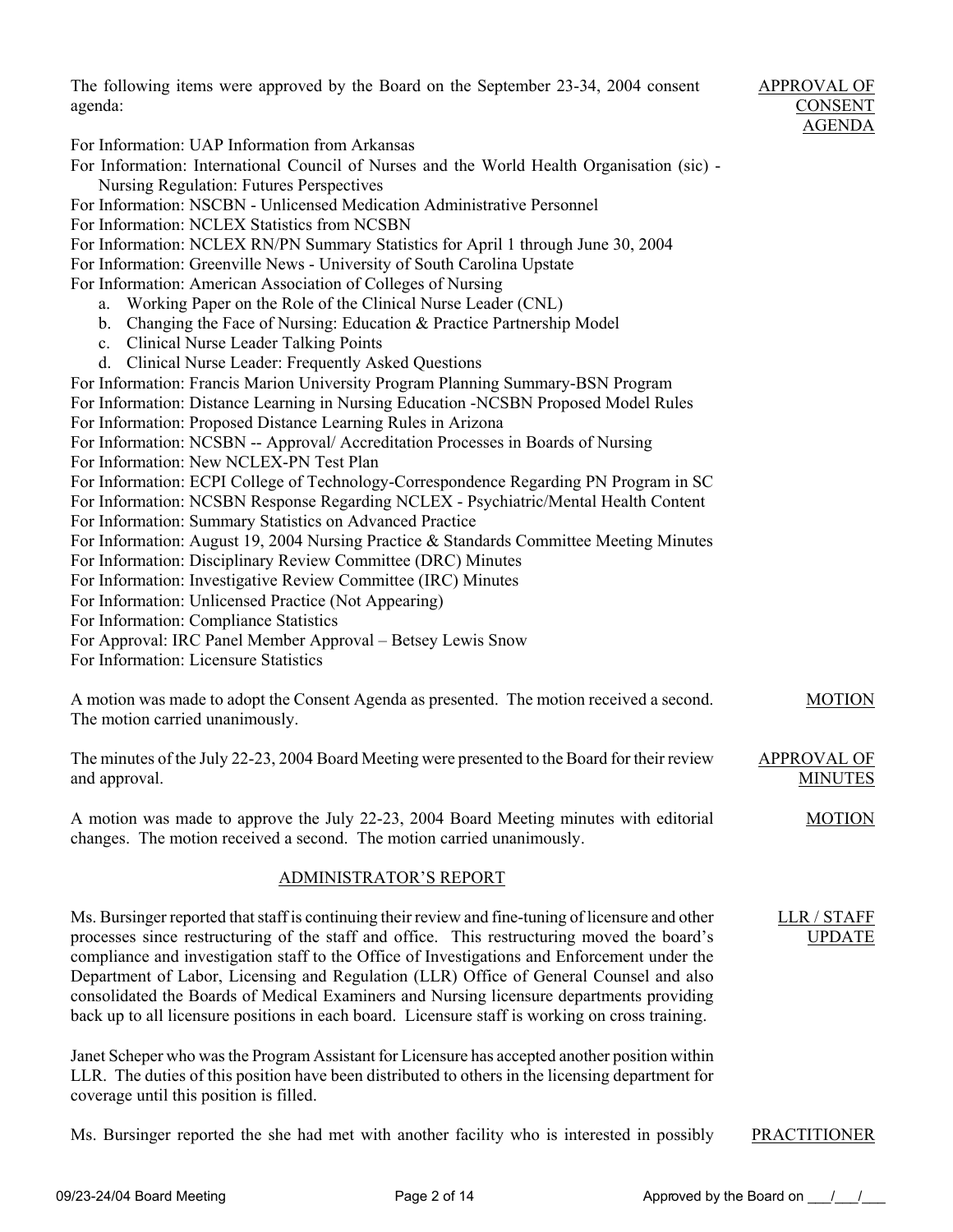participating in the Practitioner Remediation and Enhancement Partnership (PREP). She asked that the Board consider ending the PREP pilot program and approving the expansion of PREP to begin offering the program to all healthcare facilities in our state regardless of size. If this expansion is approved, an article will be included in the Board's newsletter and sent to facilities throughout the state.

A motion was made to expand the Practitioner Remediation and Enhancement Partnership (PREP) and begin offering the program to all healthcare facilities in our state. The motion received a second. The motion carried unanimously.

The Board was provided with copies of the minutes and attendance lists for the February, April, and June 2004 Advisory Committee on Nursing (ACON) meetings as well as a copy of the Purpose, Rules and Procedures of that committee. Ms. Bursinger reported that ACON has now heard the board's expectations of them. It will require a great deal of preparatory work for the meetings for all work to be completed and for the meeting to run smoothly.

Dr. Lewis felt this meeting was run well. She was available at the meeting to answer general questions. She has heard comments that the Board is "shirking" its duties by asking ACON to review information prior to it coming before the Board. There has been much discussion regarding these changes among members and the Deans and Directors Council and other nursing education program staff. Ms. Martin said that she has received complaints that this new procedure may delay the processes and approval by the Board. The Board's authority is limited to evaluating applications but cannot make a determination that there are too many schools in one area or that clinical sites are overwhelmed. Facilities determine whether they are able to enter into clinical agreements with education programs.

Nursing education programs seem to be very concerned about certain information about their programs being shared and discussed during ACON meetings. Some but not all members of the Deans and Directors Council attend the ACON meeting before their meeting immediately following the ACON meeting. This information is discussed in Board meetings, which are open to the public as required by the Freedom of Information Act (FOIA). This information is also public information under the FOIA and can be requested by anyone. Board staff is receiving more requests for National Council Licensure Examination (NCLEX) pass and fail rates for nursing education programs in our state. Many other boards of nursing post this information on their websites. ACON is looking at specific nursing education programs. Other board committees such as Nursing Practice and Standards as well as Advanced Practice look at general issues and not those specific to one person. Dr. Kearney-Nunnery noted that other committees assist with policy. It was discussed that perhaps there should be more neutral items and policy on the ACON agenda and school specific issues should go to directly to the Board. Although the Deans and Directors Council is not a Board committee, they have provided valuable information. Information from the Deans and Directors Council should be submitted to ACON who will report to the Board with their recommendations.

Dr Lewis felt that these evolutional discussions will continue as ACON assumes the duties listed in their purpose.

# PRESIDENT'S REPORT

Board President Dr. Sylvia Whiting appointed Board Members Debra J. Newton, LPN and James P. Rogers, Esquire to serve on the 2005 Board of Nursing Officer Nominating Committee. The Nominating Committee will present the slate of 2005 officers for Board Member consideration and vote at the November 18-19, 2004 Board Meeting. COMMITTEE 2005 BOARD OFFICERS

# REPORTS/UPDATES

Dr. Rose Kearney-Nunnery observed the Excelsior College Clinical Performance Examination EXCELSIOR

NOMINATION

REMEDIATION & ENHANCEMENT PARTNERSHIP (PREP)

# MOTION

ADVISORY COMMITTEE ON NURSING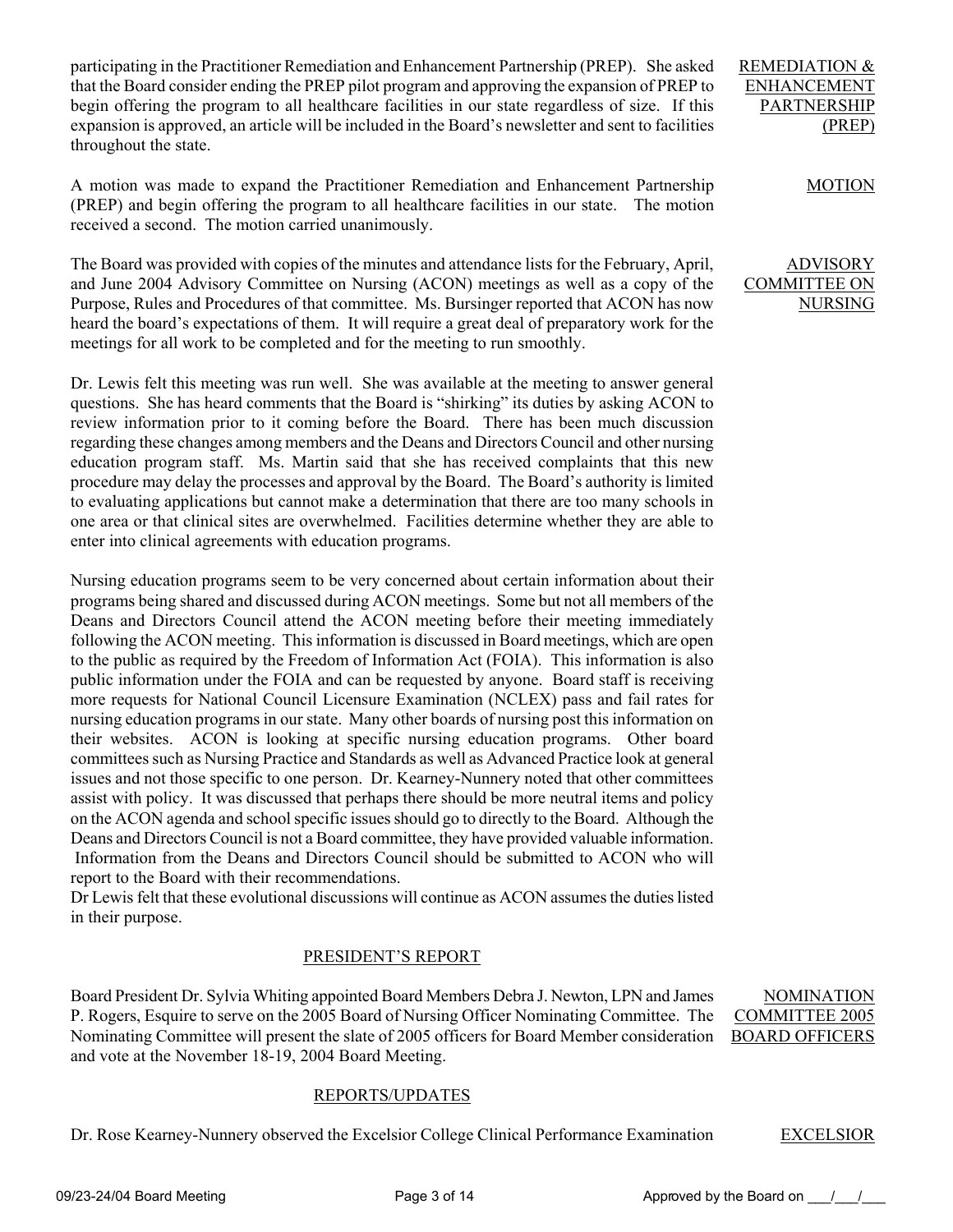process on July 9-11, 2004 at St. Peter's Hospital in Albany, New York. Dr. Kearney-Nunnery was impressed with the process. She explained there are five lab parts with limited time to complete and only one chance to retest. The examination is stopped if there is a danger to the patient. They have set sites for this clinical examination and there is no demand on South Carolina facilities. The admission requirements are changing and they will no longer be accepting some practitioners they have in the past. Dr. Kearney-Nunnery said that she was comfortable that these students will be at least minimally prepared.

A motion was made to continue to accept the Excelsior College Nursing Program. The motion was withdrawn.

The Board received this report as information only.

Ms. Bursinger reported on the National Council of State Boards of Nursing (NCSBN) Delegate Assembly. Donna Dorsey was re-elected as NCSBN President. Other items discussed at Delegate Assembly included the Multi-State Nurse Licensure Compact, NURSYS, Commission on Graduates of Foreign Nursing Schools (CGFNS), and criminal background checks.

Ms. Bursinger also reported that she has been invited by NCSBN to attend the National Institute of Nursing Research dinner in Washington, DC in October.

Board Counsel Richard Wilson explained that even with the most carefully drafted practice acts, follow up amendments must be presented to the legislature for correction. With the Nurse Practice Act, the following sections need amendment/correction:

 $§40-33-34(F)(1)(d)$ : Delete "the DEA number" and insert in its place "all prescribing numbers" required by law." The Board was originally advised that federal law would require mid-level practitioners to obtain a DEA number in order to prescribe non-controlled, as well as controlled, substances, which has not happened. The U.S. Drug Enforcement Agency (DEA) and S.C. Department of Health and Environmental Control – Bureau of Drug Control advise against such a state requirement.

§40-33-36(D)(3): Add "except that the board, in its discretion, may issue a license to a person on probation in another state when the board determines that the probationary conditions will adequately protect the public and not unreasonably burden the board or department" to the end of that section. Board staff has received applications from practitioners under sanction from another board who do not present a threat to the public health or a significant regulatory burden in monitoring. This amendment would also provide that the Board, in its discretion, then could determine whether, and under what conditions, to license an otherwise qualified applicant from another state.

 $§40-33-40(B)(2)(d)$ : Delete "in another jurisdiction where authorized to practice." Staff has received questions concerning persons whose licenses have briefly lapsed in this state who wish to submit verification of competency under this paragraph. In order to clarify that this option may be used by person who has practiced within the previous two years in this state, as well as those from out-of-state.

§40-33-40(B)(3): Add "within the preceding two years." This phrase was inadvertently omitted and is clearly needed to explain the timeframe for this section.

§40-33-40: Insert "(C) Demonstration of competency for reinstatement from lapsed or inactive status or licensure of a person who holds a current authorization to practice another state or jurisdiction of this country or territory or dependency of the United States requires documented evidence of at least one of the requirements in (B) above during the preceding two years." Current paragraph (C) would change to (D). Staff has received questions concerning applicants

NCSBN DELEGATE **ASSEMBLY** 

COLLEGE INFORMATION

MOTION

NURSE PRACTICE ACT FOLLOW UP **REVISIONS**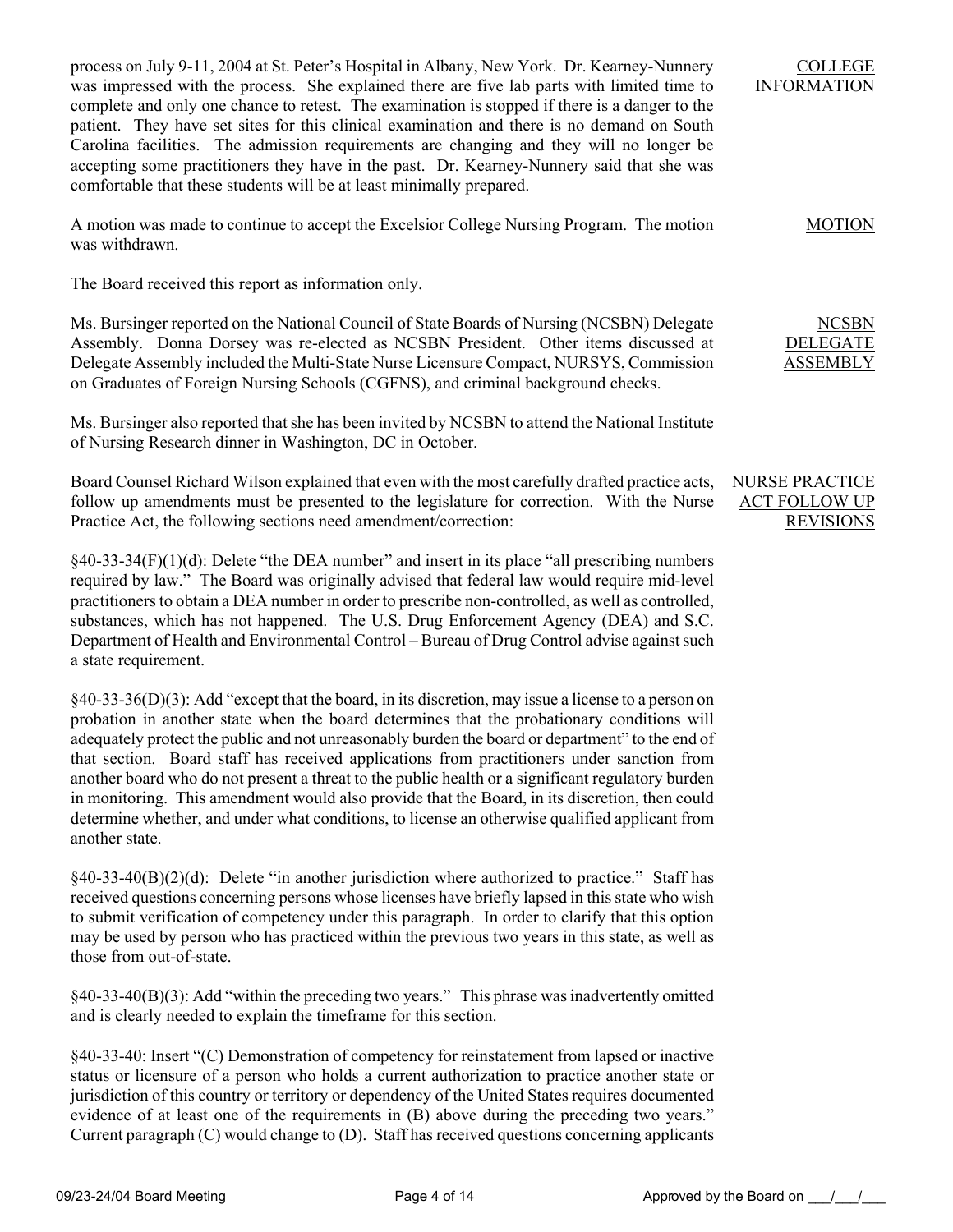who have been licensed in another state and actively practicing without difficulties who fall under none of the continued competency options. This language would allow those persons to provide evidence of compliance with any of the options in paragraph (B) providing for equivalent documentation of competency for both in-state and out-of-state applicants and licensees.

§40-33-190(A): This paragraph begins "No person connected with any complaint, investigation, or other proceeding before the board including, but not limited to, a witness, counsel, counsel's secretary, board member, board employee, court reporter, or investigator may . . . " It is suggested that "mention the existence of the complaint, investigation or other proceeding, disclose any information pertaining to the complaint, investigation or other proceeding . . . " be replaced with "disclose any information tending to identify the initial complainant or any witness or party to the complaint" with the paragraph continuing to end with ". . . or discuss any testimony or other evidence in the complaint, investigation, or proceeding, and then only to the extent necessary for the proper disposition of the complaint, investigation, or other proceeding." This would allow the Board and agency to at least acknowledge awareness of a high profile case and advise that we are investigating the situation. Under current language, we continue the awkward position of having to neither confirm nor deny knowledge of a matter that is commonly known in the community.

A motion was made to approve the suggested changes and to move the nametag requirement into the statute. The motion received a second. The motion carried unanimously.

Dr Whiting is concerned about the amount of time allowed for a student to take the licensure examination after completion of a nursing education program. She noted that the longer the student waits to take the examination after graduation, the less likely that they will do well on the licensure examination. Ms. Bursinger reported that at NCSBN she learned that this is a nationwide problem. Testing fees and computerization play a role in when students schedule to take the examination. There is concern that if students the time is shortened here, students will go to other states to test and will receive their license in those states.

Ms. White is concerned about the statutory requirement for employers to report incidents to the Board within 15 days from discovery or be fined. She explained that it is difficult for employers to complete their investigations within that 15 days and that the grievance process also takes time. National Council of State Boards of Nursing stated that most states do not have a specific time frame for reporting or disciplinary action for not reporting. Ms. White recommended that this be changed to 30 days. In previous discussions, Mr. Hayden asked that reports be made within the 15 days and that Board staff would assist in the investigation. Ms. Bursinger spoke earlier with Lorinda Inman, MSN, RN, Executive Director of the Iowa Board of Nursing regarding reporting. Ms. Inman explained that they do not have a mandatory reporting law and that some larger facilities do not report but they do not discipline for not reporting. In any state, those who do not report will most likely continue not to report but the Board may not be made aware of the situation. The Practitioner Remediation and Enhancement Partnership (PREP) may assist with this problem.

Kathy Apple, Executive Director of the National Council of State Boards of Nursing (NCSBN) and Lorinda Inman, MSN, RN, Executive Director of the Iowa Board of Nursing appeared before the Board to discuss and answer questions regarding the Multi-State Nurse Licensure Compact (Compact). A copy of their presentation is attached as part of these minutes.

The Board and guests asked questions regarding the Compact. How do nurses know the scope of practice and laws in the other Compact state? Ms. Apple explained that it is the nurse's responsibility to know the laws for the state in which they are practicing. This does not relieve the nurse of the responsibility of knowing their scope of practice. She believes the Compact will standardize practice.

# MOTION

# NCSBN MULTI-STATE COMPACT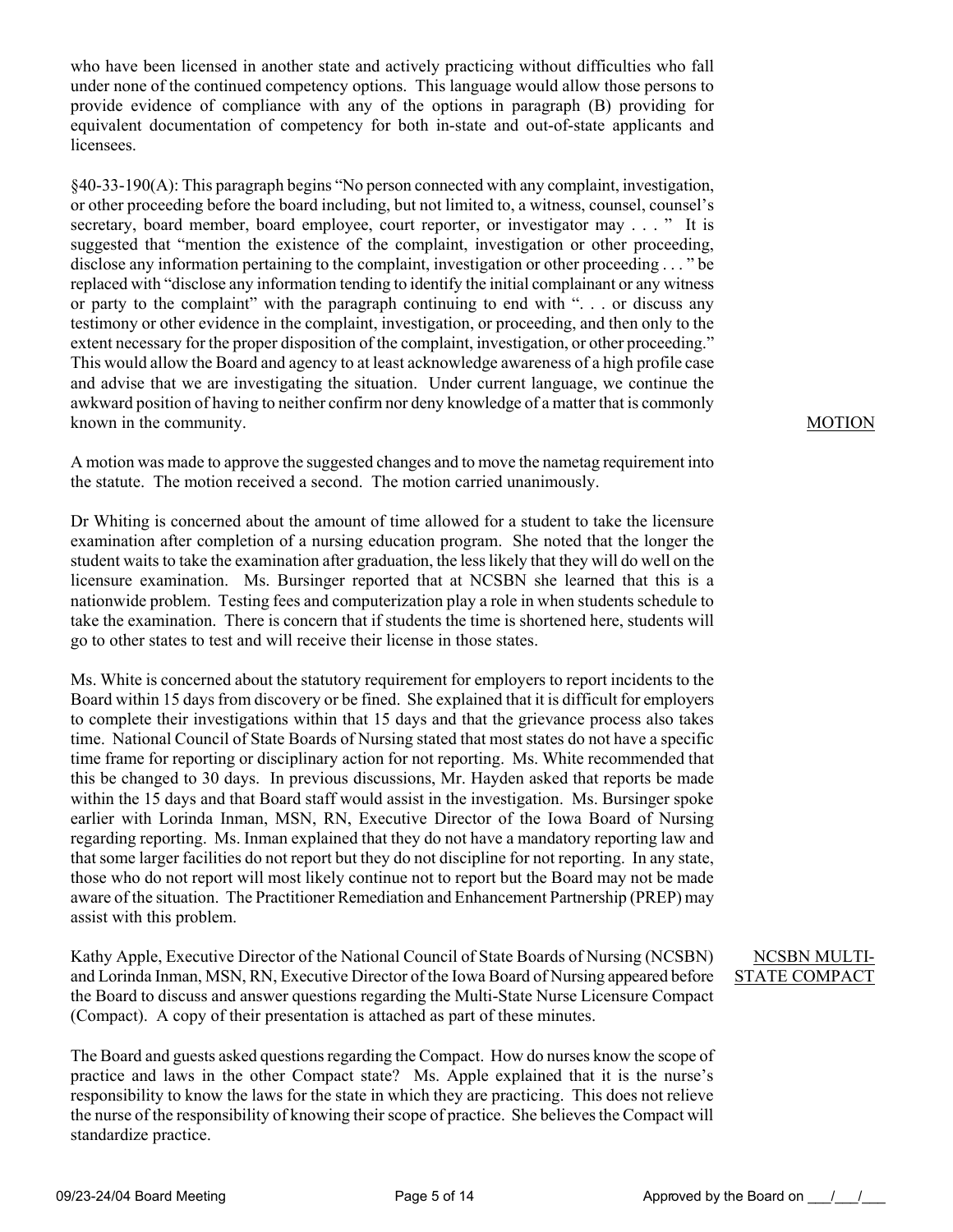The South Carolina Board of Nursing is known for the workforce data they currently collect. How does the Compact affect this reporting? The Maryland Board of Nursing added workforce data collection in their state. It is a requirement that Compact nurses report their employment in that state. Indiana and New Hampshire add registration and fees for that registration. This undermines the intent and concept of the Compact. These states are going to change this language, as the material change to the standard Compact language would make them unable to participate.

What happens if a Compact nurse violates a law in another state? The investigation will be conducted in the state where the incident occurred with the home state being notified. What happens if the misconduct is egregious enough to warrant immediate suspension? The remote state takes action on the privilege to practice in that state and the home state would be required to investigate. Compact states are required to report significant investigations.

What about continued competency? Ms. Apple explained that the nurse must meet the continued competency requirements in their home state. If the home state does not have continued competency requirements then the nurse still complies with their home state rules. The NCSBN is working on a standardized continued competency model. Consumer advocacy groups are telling boards that they have the responsibility to require continued competency throughout the licensure of a practitioner.

Ms. Apple explained that the Citizens Advocacy Center has started nurse workforce data collection centers. These centers are funded by fees and operating funds. The NCSBN is hoping to build a data collection base through NURSYS. Data would be collected through the renewal process. This data would then be offered back to the states.

Did Iowa lose money after joining the Compact? Ms. Inman reported that there was a year where they lost approximately \$50,000 probably due to loss of verification fees when they switched to NURSYS.

The Florida Board of Nursing licenses Puerto Rican nurses, who are educated, tested and licensed in Spanish. What will happen if they join the Compact? Would other Compact states have to accept these nurses also even if they do not meet their states' minimum requirements? Ms. Inman explained that nurses who were licensed after a certain date based on the Canadian examination can only be issued a single state license. The rules for Puerto Rican nurses would be similar.

The Board of Nursing currently has a licensee lookup feature on their website that provides the nurse's name, city and state of residence, license type and expiration date at no charge. What would be the charge to employers and consumers to verify this information through NURSYS? The Nursys charge is \$5.00.

Most states have statutory language allowing nurses from other states to work in their state without applying for licensure there in the event of a disaster. These licenses are verified. Would that state be charged for each nurse license they verify? NCSBN is considering a policy to waive these fees.

Have some states lost licensees? Ms. Inman explained that they may not issue as many licenses but have more nurses practicing in their state. Ms. Apple explained that a loss of revenue does not mean a loss of nurses.

How accurate is the information on NURSYS? We have found that discipline is sometimes reported on NURSYS but not what type of discipline. States are updating NURSYS on a daily basis now instead of once a month.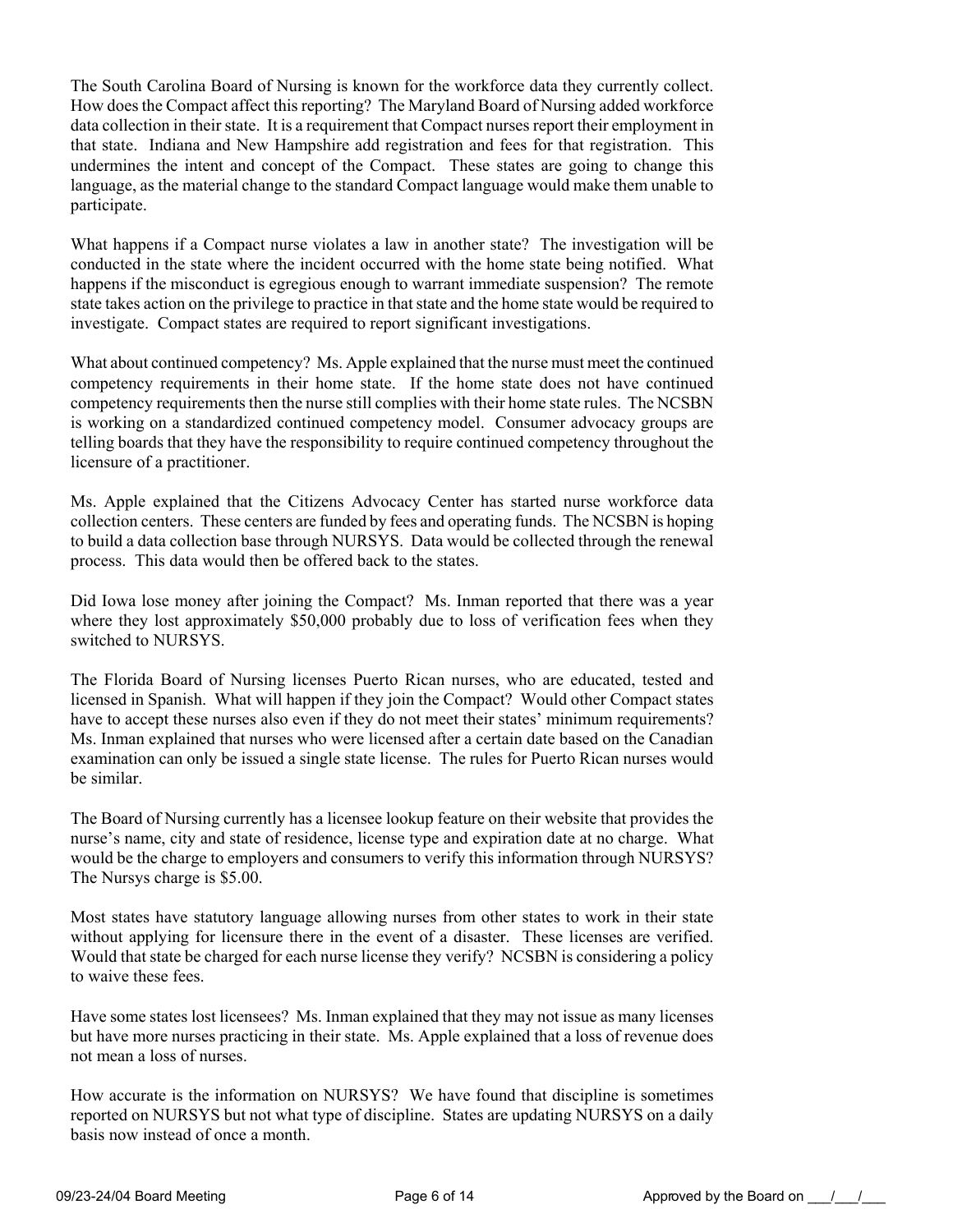Does the increase in work taper off after the initial implementation or does it continue? There will be a lot of questions in the beginning. Staff has to devote a great deal of time answering questions.

If a nurse moves to another state, they must change their home state. The Compact is not for nurses moving to another state. The new home state would then notify the old home state of this change in licensure.

Ms. Inman explained that in summary, the Compact: 1) makes technology easier; 2) nurses can move from state to state quickly and more efficiently; 3) response to a disaster is quicker; 4) the burden on nurses and nursing employers decreases; and 5) there is no need for the paperwork.

Did Iowa lose staff due to the loss of verifications? The Compact was passed in Iowa during budget cuts and the position was taken away by their governor anyway. Other states have been able to use that staff member in other parts of their offices.

What about when the initial requirements in the other Compact state are less stringent that in your state? Ms. Inman explained that all states require a nurse to complete an approved nursing education program and pass the National Council Licensure Examination (NCLEX). Language can be added to the legislation that would allow a state to step out of the Compact when a state with lesser qualification joins.

Compact legislation should include language that it will take at least one year to implement. It took two sessions for the Compact to pass in Iowa due to concerns of the medical association and one of the nurses groups there but eventually passed with only three votes in opposition.

James R. Walker of the South Carolina Hospital Association reported that they would be introducing the Compact bill again this year. He hopes to have the support and involvement of the Board during this session. This is not a S.C. Department of Labor, Licensing and Regulation nor a Board of Nursing bill. We will be tracking the bill.

Ms. Martin was unable to attend to the Recovering Professionals Program (RPP) meeting due to inclement weather. Ms. Bursinger reported that the RPP Advisory Board discussed the difference in substance abuse and addiction. There was concern that someone who abused substances may not need to go through a five-year program. Treatment for abusers and those addicted to substances is different. All treatments are considered on a case-by-case basis.

James R. Walker of the South Carolina Hospital Association (SCHA) reported that SCHA has a task force working on the Joint Commission on Accreditation of Healthcare Organizations (JCAHO) requirements regarding criminal background checks hospital employees. The task force is looking at a uniform clinical affiliation agreement or at least a model agreement with criminal background check included. Dr. Lewis said that she would continue to attend these meetings.

# PRACTICE

Adult Nurse Practitioner Nina R. Cuttler appeared before the Board to request a waiver of Section 40-33-34 of the Nurse Practice Act. Section 40-33-34(C)(2) requires Board approval when a nurse practitioner's practice site greater than forty-five miles from the supervising physician. Ms. Cuttler's alternate preceptor is Dr. Gonzales who is a psychiatrist. Ms. Cuttler works in an outpatient Veteran's Administration (VA) clinic dealing mainly with psychiatric clients and is an adult nurse practitioner. The Board reviewed Ms. Cuttler's transcript from the University of South Carolina. The Board asked about Ms. Cuttler's education in the mental health area because she would be working under the supervision of a psychiatrist.

# RECOVERING PROFESSIONALS PROGRAM

JCAHO – **CRIMINAL** BACKGROUND **CHECKS HEALTHCARE** ORGANIZATIONS

> 45 MILE REQUIREMENT WAIVER REQUEST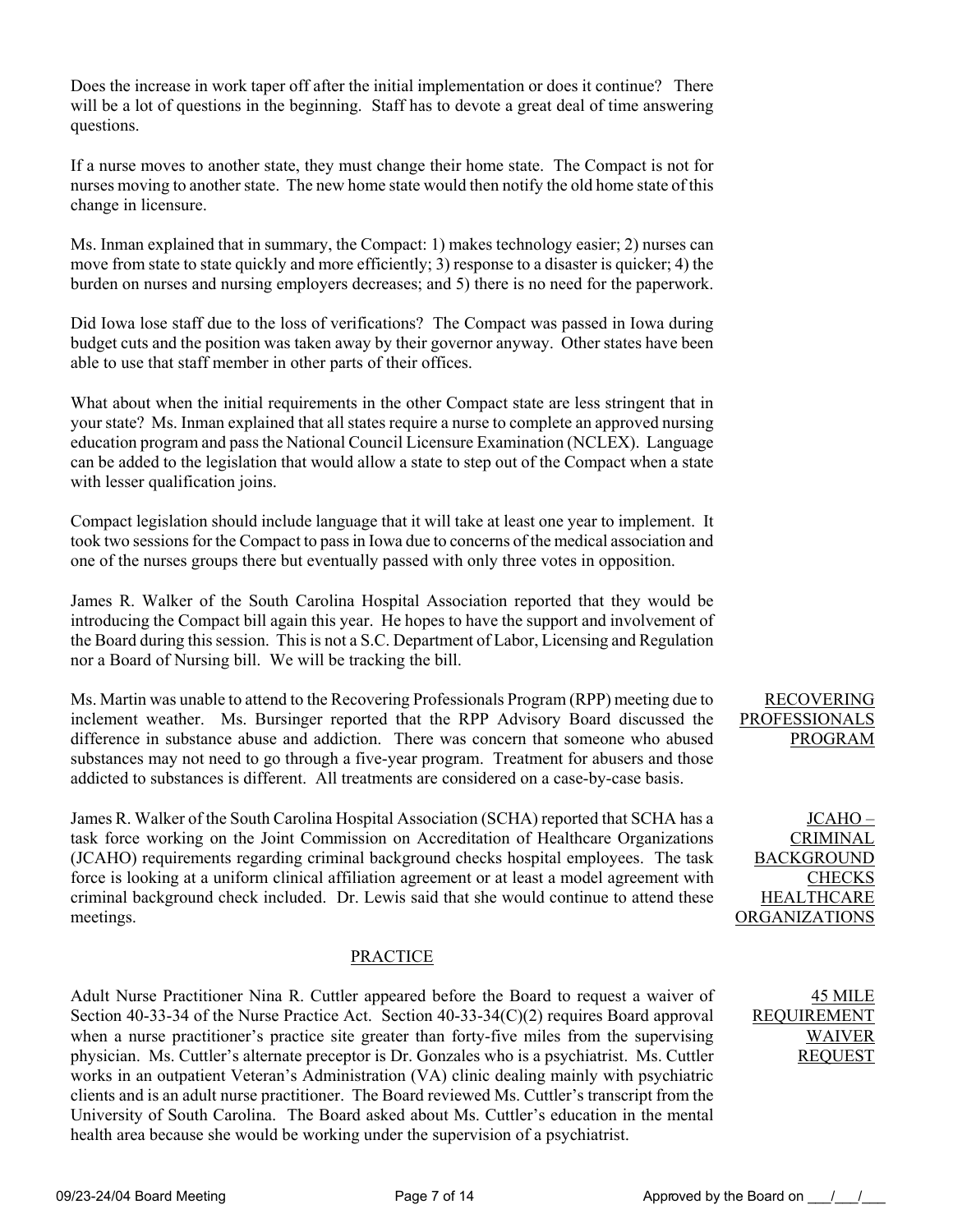A motion was made to deny Adult Nurse Practitioner Nina R. Cuttler's request for waiver of the forty-five miles from the supervising physician requirement. The motion received a second. The motion carried.

Ms. Johnson explained that the Veteran's Administration (VA) is opening more outpatient clinics in rural areas to better serve their patients. The VA is having a very difficult time getting supervising physicians for nurse practitioners to cover their expanding area of coverage.

Family Nurse Practitioner Angie R. Cook appeared before the Board to request a waiver of Section 40-33-34 of the Nurse Practice Act. Section 40-33-34(C)(2) requires Board approval when a nurse practitioner's practice site is greater than forty-five miles from the supervising physician. Dr. Gorgon is her primary preceptor and Dr. Gonzales is her alternate preceptor.

A motion was made to grant exception to 45-mile rule for Family Nurse Practitioner Angie R. Cook with the understanding that the request must also go before the Board of Medical Examiners. The motion received a second. The motion carried with two nays and one abstention.

Cathy Young-Jones, RN, MSN, School Health Nurse Consultant, South Carolina Department of Education and South Carolina Department of Health and Environmental Control, has requested an interpretation of Section 40-33-30(D)(3) and (10). Board Counsel Richard Wilson has interpreted §40-33-30(D)(3) as allowing nurses to teach unlicensed personnel in the school system to act in behalf of a student in an emergency situation. Section40-33-30 (D)(10) states that a provision of this chapter may not be construed to prohibit the "performance of an act which a person would normally perform if the person were physically and cognitively able."

Cathy Young-Jones will contact the Department of Education about getting with the Board of Nursing on policies. She will also attend the October 12, 2004 Advisory Committee on Nursing (ACON) meeting to discuss this issue.

# REGULATORY COMPLIANCE

The Board reviewed cases and recommendations from the hearing panel.

(B) - Respondent was properly notified; however, did not appear before the Board. In their Findings of Fact and Conclusions of Law, the Hearing Panel found that Respondent was in violation of Sections 40-33-935(a) and (g) as well as Regulation 91-19(c)(3)(k). The Hearing Panel recommended that Respondent's license to practice nursing be revoked.

A motion was made to accept the Hearing Panel's Findings of Fact and Conclusions of Law, and Recommendation that Respondent's license to practice nursing be revoked. The motion received a second. The motion carried unanimously.

(C) Respondent was properly notified however, did not appear before the Board. In their Findings of Fact and Conclusions of Law, the Hearing Panel found that Respondent was in violation of Sections 40-33-935(b) and (g) as well as Regulation 91-19(c)(3)(f). The Hearing Panel recommended that Respondent's license be suspended for one year, the license may be reinstated in a probationary status for a period of not less than five years, provided that prior to reinstatement of the license, the Board shall require that Respondent be an active participant in the Recovering Professionals Program (RPP) and shall require RPP to submit a written opinion as to Respondent's level of recovery and whether Respondent is fit to resume the practice of nursing; upon reinstatement, Respondent's practice be restricted for two years with no practice in home health or with an agency, Respondent is to provide employers with a copy of the final order and employers provide quarterly reports to include assessment of professional competency

# MOTION

MOTION

# SCHOOL HEALTH NURSE/ §40-33-30(D)

# MOTION

CERTIFIED

PANEL REPORTS / FINAL ORDER **HEARINGS**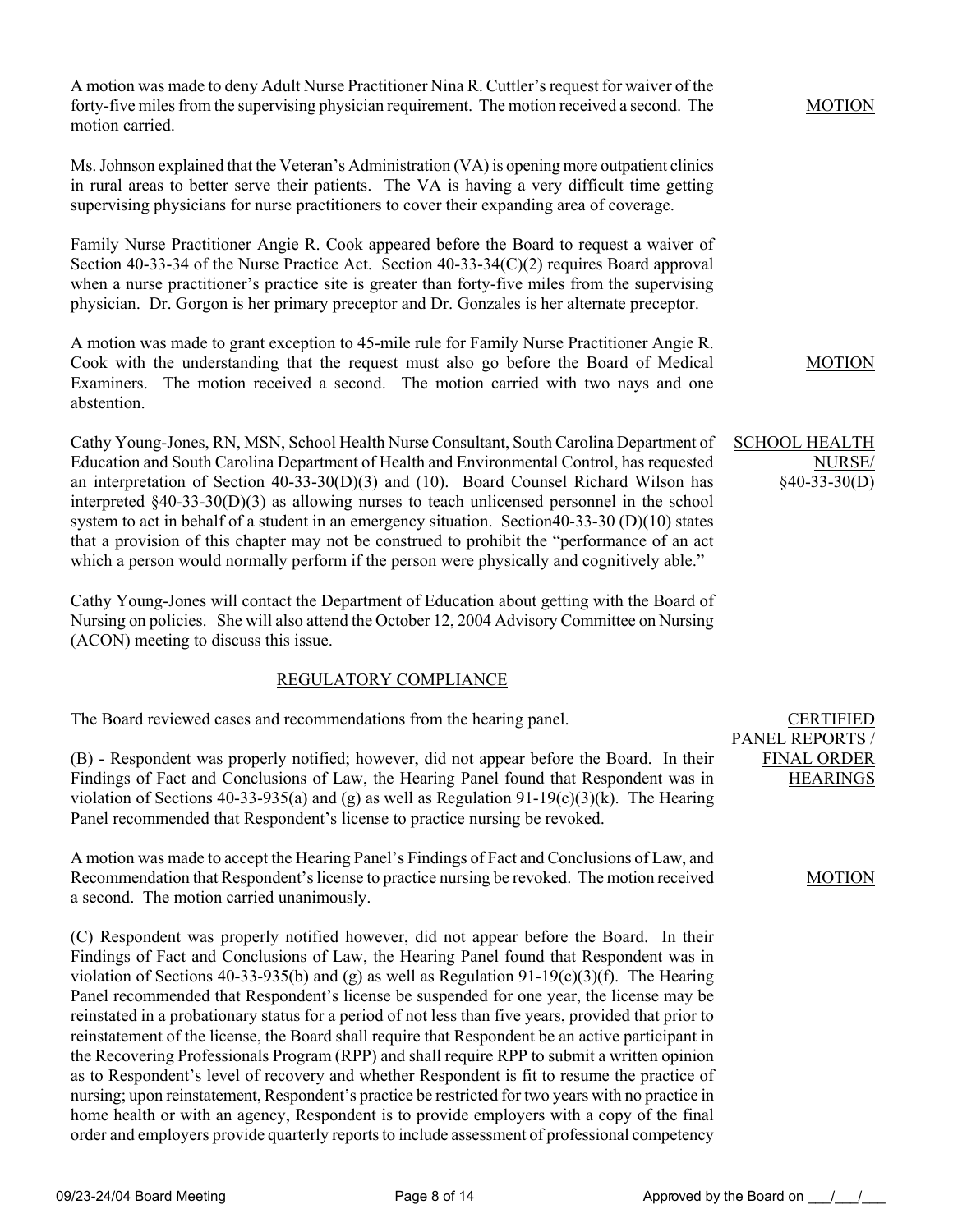and integrity, commitment to professionalism and practice standards, and adherence to the final order.

# A motion was made to accept the Hearing Panel's Findings of Fact and Conclusions of Law, and that Respondent's license be indefinitely suspended; appear before the Board prior to reinstatement, that Respondent's license may be reinstated in a probationary status for a period of not less than five years, provided that prior to reinstatement of the license, the Board shall require that Respondent be an active participant in the Recovering Professionals Program (RPP) and shall require RPP to submit a written opinion as to Respondent's level of recovery and whether Respondent is fit to resume the practice of nursing; upon reinstatement, Respondent's practice be restricted for two years with no practice in home health or with an agency, Respondent is to provide employers with a copy of the final order and employers provide quarterly reports to include assessment of professional competency and integrity, commitment to professionalism and practice standards, and adherence to the final order. The motion received a second. The motion carried unanimously.

(D) - Respondent was properly notified, however, did not appear before the Board. In their Findings of Fact and Conclusions of Law, the Hearing Panel found that Respondent was in violation of Sections 40-33-935(b) and (g) as well as Regulations  $91-19(c)(3)(c)$ , (c)(3)(f) and (c)(3)(j). The Hearing Panel recommended that Respondent's license be indefinitely suspended but may be stayed upon Respondent undergoing a Recovering Professionals Program (RPP) evaluation to address whether Respondent suffers from drug/alcohol addiction and that Respondent is safe to practice nursing; upon reinstatement, Respondent's license be placed on probation for not less than three years probation from reinstatement date or until further notice of the Board; participate in RPP, Respondent's practice be restricted with no home health, no agency, Respondent is to provide employers with a copy of the final order and employers provide quarterly reports to include assessment of professional competency and integrity, commitment to professionalism and practice standards, and adherence to the final order..

A motion was made to accept the Hearing Panel's Findings of Fact and Conclusions of Law, and Recommendation that Respondent's license be indefinitely suspended but may be stayed upon Respondent undergoing a Recovering Professionals Program (RPP) evaluation to address whether Respondent suffers from drug/alcohol addiction and that Respondent is safe to practice nursing; adding that Respondent appear before the Board prior to reinstatement, Respondent's license be placed on probation for not less than three years probation from reinstatement date or until further notice of the Board; participate in RPP, Respondent's practice be restricted with no home health, no agency, Respondent is to provide employers with a copy of the final order and employers provide quarterly reports to include assessment of professional competency and integrity, commitment to professionalism and practice standards, and adherence to the final order. The motion received a second. The motion carried unanimously.

(E) Respondent was properly notified and appeared with Frank Sheheen from the Recovering Professionals Program to respond to questions from the Board. In their Findings of Fact and Conclusions of Law, the Hearing Panel found that Respondent was in violation of Sections 40- 33-935(g) and 40-33-935(b) as well as Regulations 91-19(c)(3)(c), 91-19 (c)(3)(f) and 91-19 (c)(3)(j). The Hearing Panel recommended that Respondent's license be indefinitely suspended but may be stayed upon Respondent undergoing a Recovering Professionals Program (RPP) evaluation to address whether Respondent suffers from drug/alcohol addiction and that Respondent is safe to practice nursing; upon reinstatement, Respondent's license be placed on probation for not less than three years probation from reinstatement date or until further notice of the Board; participate in RPP, Respondent's practice be restricted with no home health, no agency, Respondent is to provide employers with a copy of the final order and employers provide quarterly reports to include assessment of professional competency and integrity, commitment to professionalism and practice standards, and adherence to the final order.

### MOTION

# MOTION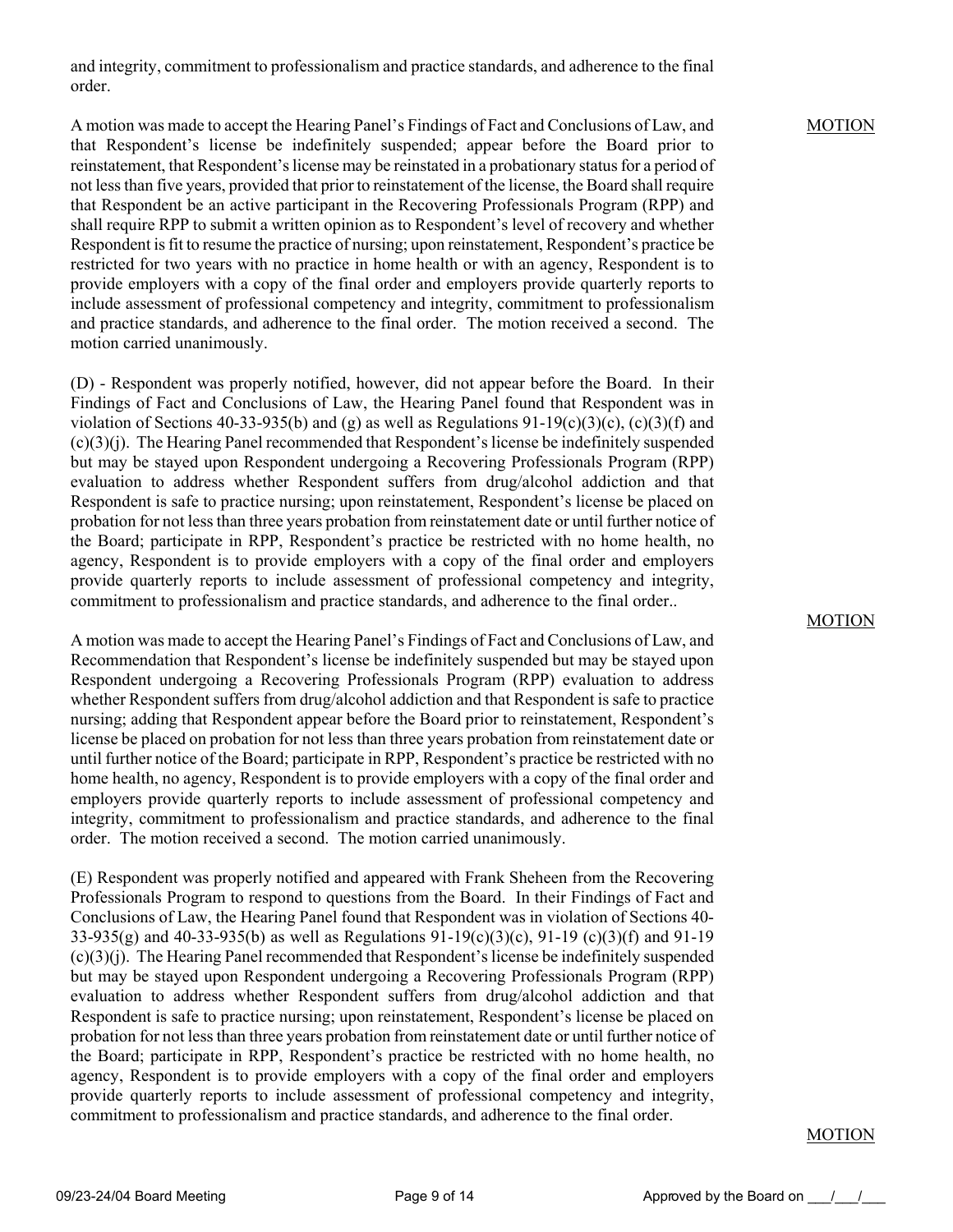A motion was made to accept the Hearing Panel's Findings of Fact and Conclusions of Law, and Recommendation that Respondent's license be indefinitely suspended but may be stayed upon Respondent undergoing a Recovering Professionals Program (RPP) evaluation to address whether Respondent suffers from drug/alcohol addiction and that Respondent is safe to practice nursing; upon reinstatement, Respondent's license be placed on probation for not less than three years probation from reinstatement date or until further notice of the Board; participate in RPP, Respondent's practice be restricted with no home health, no agency, Respondent is to provide employers with a copy of the final order and employers provide quarterly reports to include assessment of professional competency and integrity, commitment to professionalism and practice standards, and adherence to the final order adding narcotics restriction. The motion received a second. The motion carried with one nay.

(F) Respondent was properly notified, however, did not appear before the Board. In their Findings of Fact and Conclusions of Law, the Hearing Panel found that Respondent was in violation of Sections  $40-33-935(g)$  and  $40-33-935(c)$  as well as Regulation  $91-19(c)(3)(g)$ . The Hearing Panel recommended that Respondent's license be indefinitely suspended but may be stayed and Respondent's license reinstated in a probationary status of not less than one year and that within one year of reinstatement, Respondent re-enroll in the Recovering Professionals Program (RPP), that RPP submit a clearance letter clearing the Respondent to return to active practice, that Respondent's practice be restricted with no home health, no agency, Respondent is to provide employers with a copy of the final order and employers provide quarterly reports to include assessment of professional competency and integrity, commitment to professionalism and practice standards, and adherence to the final order.

A motion was made to accept the Hearing Panel's Findings of Fact and Conclusions of Law, and Recommendation that Respondent's license be indefinitely suspended but may be stayed and Respondent's license reinstated in a probationary status of not less than one year and that within one year of reinstatement, Respondent re-enroll in the Recovering Professionals Program (RPP), that RPP submit a clearance letter clearing the Respondent to return to active practice, that Respondent's practice be restricted with no home health, no agency, Respondent is to provide employers with a copy of the final order and employers provide quarterly reports to include assessment of professional competency and integrity, commitment to professionalism and practice standards, and adherence to the final order adding that Respondent appear before the Board prior to reinstatement of license. The motion received a second. The motion carried unanimously.

(G) Respondent was properly notified, however, did not appear before the Board. This case was continued from the July 2004 Board Meeting. In their Findings of Fact and Conclusions of Law, the Hearing Panel found that Respondent was in violation of Section  $40-33-935(g)$  as well as Regulation  $91-19(c)(3)(i)$ . The Hearing Panel recommended that Respondent be issued a private reprimand and that Respondent complete a Board approved medication administration course within six months of the date of the final order.

A motion was made to accept the Hearing Panel's Findings of Fact and Conclusions of Law, and issue a public reprimand and that Respondent complete a Board approved medication administration course and adding a legal aspects course within six months of the date of the final order. The motion received a second. The motion carried with one nay vote.

(H) Respondent was properly notified, however, did not appear before the Board. In their Findings of Fact and Conclusions of Law, the Hearing Panel found that Respondent was in violation of Section 40-33-935(g). The Hearing Panel recommended that Respondent's license be indefinitely suspended, the suspension may be stayed and license reinstated provided that Respondent re-enroll in the Recovering Professionals Program (RPP), that RPP submit a clearance letter clearing the Respondent to return to active practice, that upon reinstatement Respondent be required to strictly adhere to the January 2004 final order and any violations of

# MOTION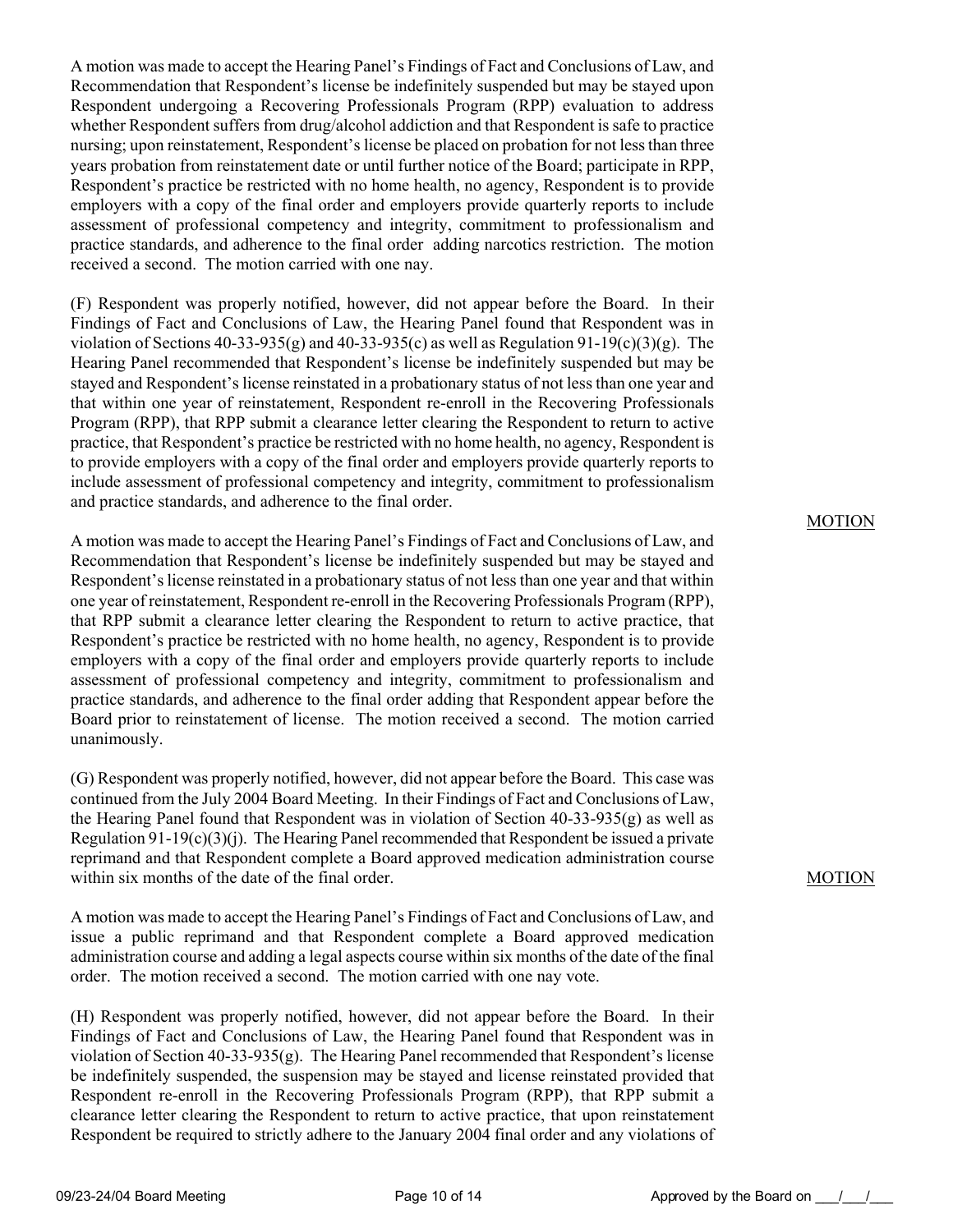the order or terms with the RPP could result in immediate temporary suspension of Respondent's license.

A motion was made to accept the Hearing Panel's Findings of Fact and Conclusions of Law, and Recommendation that Respondent's license be indefinitely suspended, the suspension may be stayed and license reinstated provided that Respondent re-enroll in the Recovering Professionals Program (RPP), that RPP submit a clearance letter clearing the Respondent to return to active practice, that upon reinstatement Respondent be required to strictly adhere to the January 2004 final order and any violations of the order or terms with the RPP could result in immediate temporary suspension of Respondent's license adding that Respondent appear before the Board prior to reinstatement. The motion received a second. The motion carried unanimously.

Joseph Turner, Attorney, Office of General Counsel and Donald Hayden, Manager, Office of Investigation and Enforcement submitted a recommendation to change the policy regarding when disciplined nurses should go before the Disciplinary Review Committee (DRC). They recommend that nurses on suspension, stayed suspension or probation continue to appear before the DRC for review prior to release from their agreements. The Board Administrator, or designee, will review public and private reprimands for compliance and upon satisfactory completion of all imposed requirements, will send the nurse a letter advising that he/she has satisfied the requirements and is eligible to obtain an unrestricted license.

Disciplinary Review Committee members, Kathleen Crispin and Barbara Winn sent a letter regarding this proposed change. They agree that nurses with private reprimands do not need to appear before the DRC and that a letter advising him/her that they have met the requirements and is eligible to obtain an unrestricted license; however, they feel that nurses with public reprimands should still appear before the DRC. They feel that there is value in the DRC appearance for publicly reprimanded nurses since the original offense was of sufficient magnitude for a public reprimand.

A motion was made to accept change to Disciplinary Review Committee (DRC) policy that nurses on suspension, stayed suspension or probation continue to appear before the DRC for review prior to release from their agreements; the Board Administrator, or designee, will review public and private reprimands for compliance and upon satisfactory completion of all imposed requirements, will send the nurse a letter advising that he/she has satisfied the requirements and is eligible to obtain an unrestricted license. The motion received a second. The motion carried with five ayes and one nay.

# EDUCATION

Ms. Murphy presented proposed changes to the *Procedures for Review and Approval of New Programs in Nursing Education*. Advisory Committee on Nursing (ACON) reviewed and discussed these changes at their August 17, 2004 meeting. ACON recommends approval by the Board. Changes included correcting statutory cites, requiring receipt of the self-evaluation prior to site survey, and allowing ACON to choose the chair for the site survey teams.

A motion was made to approve Procedures for Review and Approval of New Programs in Nursing Education as presented. The motion received a second. The motion carried unanimously.

Ms. Murphy provided the Board with a copy of Article 6 - Nursing Education Programs, State Board of Nursing Regulations. The Advisory Committee on Nursing (ACON) has formed a task force to review these regulations. The task force will make recommendations to the ACON. Members have already met and will meet again in October. Ms. Murphy asked if there was a particular area the board wanted the task force to focus on. They are already exploring distance learning and have determined that language in the practical nurse and registered nurse education

DISCIPLINARY REVIEW COMMITTEE (DRC) CHANGE

MOTION

PROPOSED POLICY REVISION - REVIEW & APPROVAL OF NEW PROGRAMS IN NURSING ED. **PROCEDURES** 

# MOTION

REVISION OF NURSING EDUCATION PROGRAM REGULATIONS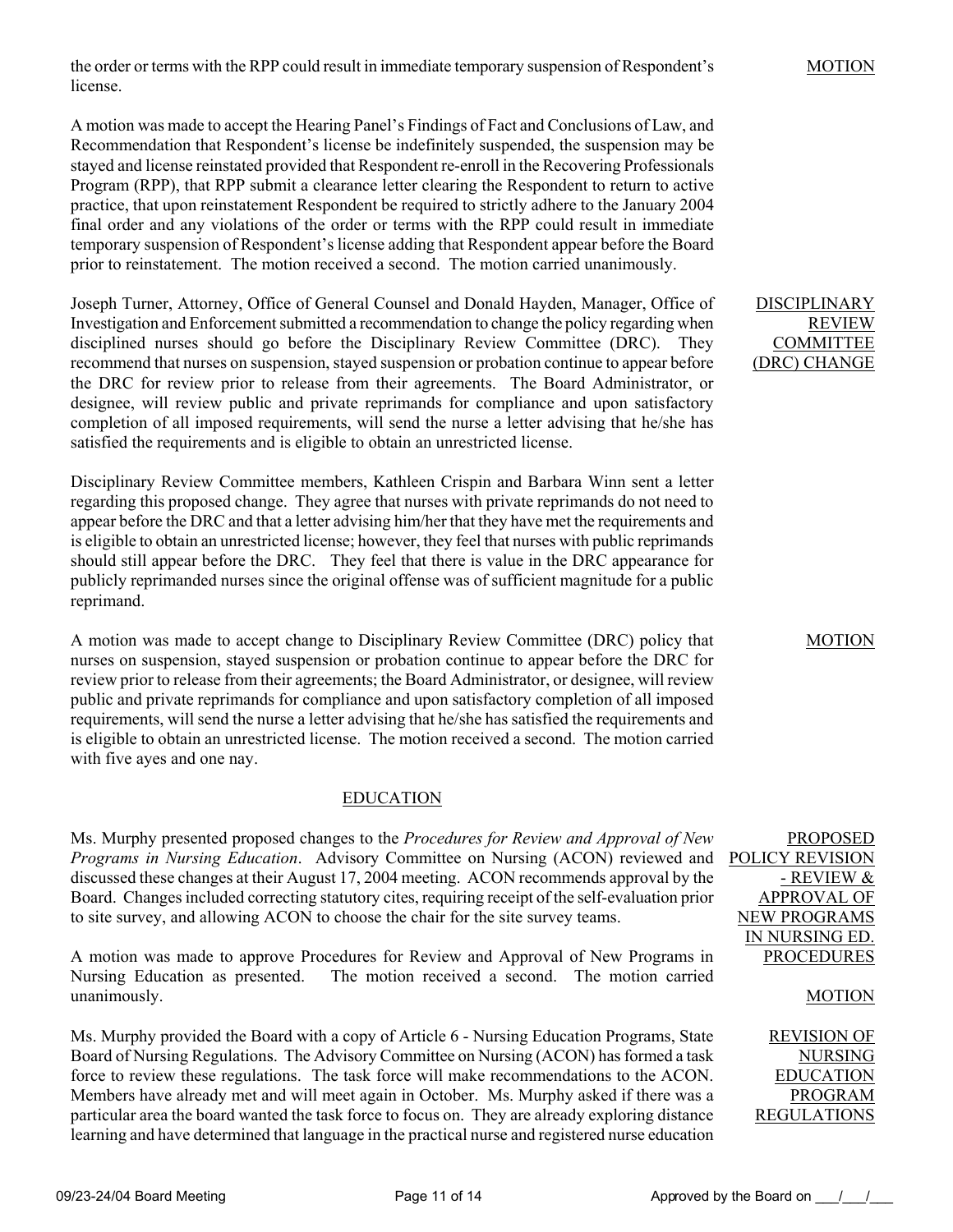areas should be similar. Dr. Kearney-Nunnery stated that advanced practice should also be considered since the Board will now issue a license instead of official recognition. Dr. Whiting would like for the task force to look at the amount of time allowed between the time they graduate and when they test. She would like for students to have less than a year to test after graduation instead of the one-year and remediation currently in the statute. Ms. Apple reported that the National Council of State Boards of Nursing have found that the longer a student waits after graduation, the less likely they will be successful on their first attempt at the NCLEX. Ms. Murphy stated that the testing requirements are not part of the Nursing Education Program regulations and that this task force is focusing only on requirements for nursing education programs. This information will be shared with the Program Coordinator for Licensing.

University of Wisconsin, Oshkosh Accelerated, Online Bachelors to Bachelors in Science in Nursing (BSN) Program is for students with bachelor degrees in other disciplines to enter a BSN program. They would like to use preceptors in our state. Our regulations for nursing education programs have clinicals in the senior year. This program may not meet that requirement. There is concern about overuse of and the demands on preceptors.

The Advisory Committee on Nursing (ACON) reviewed University of Wisconsin, Oshkosh Accelerated, Online Bachelors to BSN Program proposal. They recommended delaying consideration on the University of Wisconsin, Oshkosh Accelerated, Online Bachelors to BSN Program proposal until the ACON subcommittee makes a recommendation on the revisions to the nursing education program regulations regarding specific processes for out-of-state schools.

A motion was made to defer action until the ACON subcommittee makes a recommendation on the revisions to the nursing education program regulations regarding specific processes for outof-state schools. The motion received a second. The motion carried with one nay vote.

This program would require that the student already be a licensed registered nurse. There was discussion that there are already many RN to BSN programs. ACON saw this differently because the students are already licensed. Kaplan College's state board has issued provisional approval. There was concern that this school is not accredited though NLNAC.

At the July 22-23, 2004 meeting, the Board asked the Advisory Committee on Nursing (ACON) review and provide input as well as recommendations regarding clarification of the out-of-state registered nurse to bachelors degree in nursing education program approval process and need for approval. At their August 31, 2004 meeting, ACON discussed concerns regarding this program. There was concern about competition for clinical sites. ACON recommended that the Board acknowledge the Kaplan Registered Nurse to Bachelors Degree in Nursing Education Program and that the clinical experience is the responsibility of Kaplan, the clinical agencies and the student.

At the July 22-23, 2004 meeting, the Board asked the Advisory Committee on Nursing (ACON) review and provide input as well as recommendations regarding clarification of the out-of-state nursing education program approval process and need for approval.

The ACON recommended delaying consideration of the Indiana State University – Intent to Offer a BSN Track For LPNs proposal until the ACON subcommittee makes a recommendation on the revisions to the nursing education program regulations regarding specific processes for out-of-state schools

A motion was made to defer action on the Indiana State University – Intent to Offer a BSN Track For LPNs proposal until the Advisory Committee on Nursing (ACON) subcommittee submits a recommendation on the revisions to the nursing education program regulations regarding specific processes for out-of-state schools and to also instruct ACON to consider appropriate preceptor credentials if they are instructing. The motion received a second. The motion carried UNIVERSITY OF WISCONSIN OSHKOSH - REQUEST FOR ENROLLMENT APPROVAL - ACCELERATED, ONLINE BACHELORS TO BSN PROGRAM

# **MOTION**

KAPLAN COLLEGE - INTENT TO OFFER RN TO BSN DEGREE COMPLETION PROGRAM

INDIANA STATE UNIVERSITY – INTENT TO OFFER A BSN TRACK FOR LPNS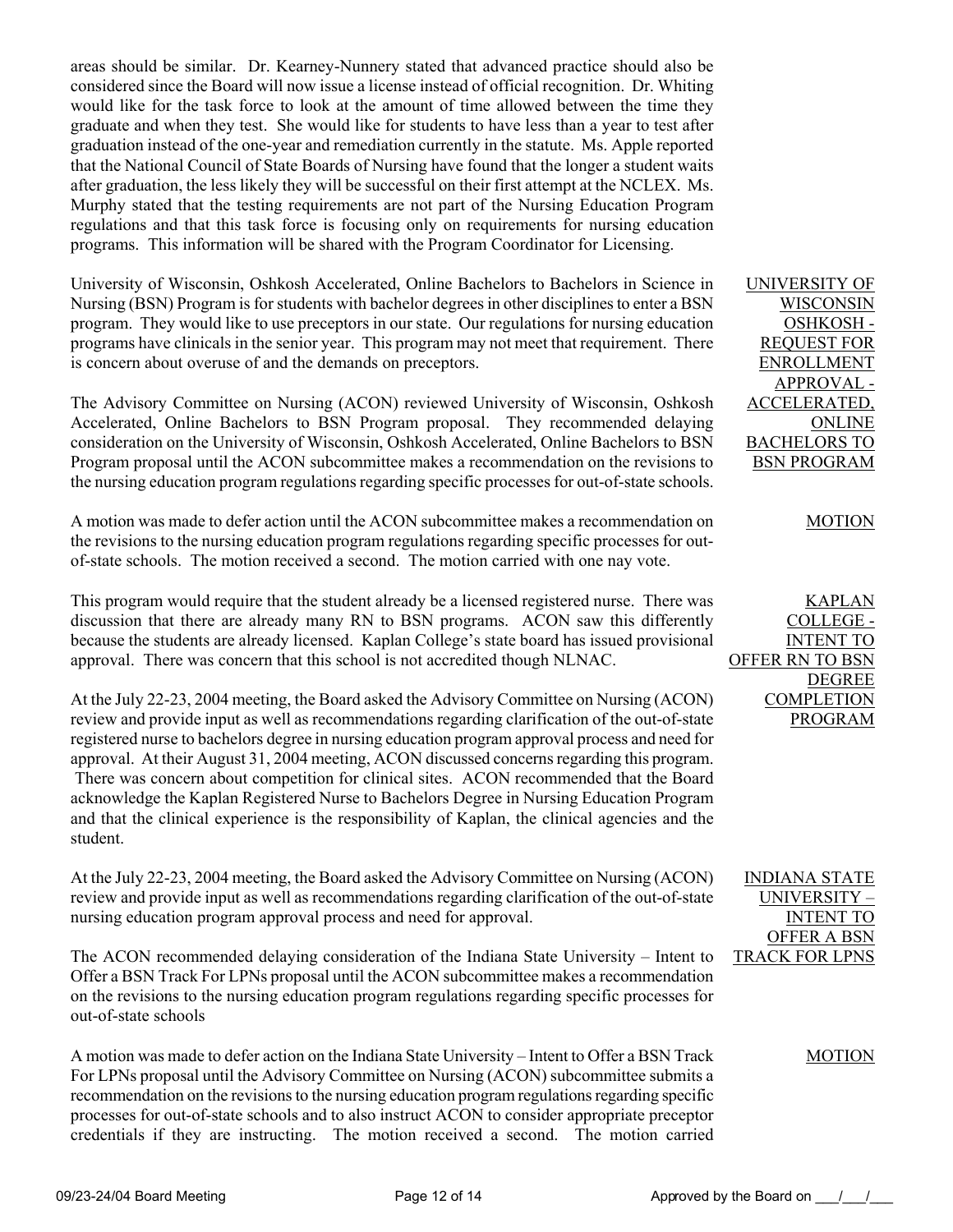unanimously.

| College & University Continuing Ed. Departments as Continuing Education Providers<br>While providing a Nurse Practice Act presentation, Ms. Bursinger and Ms. Johnson were<br>approached by a technical school representative about the Board accepting their continuing<br>education course and being listed as a provider on the Competency Requirement Criteria. There<br>was strong objection to adding technical colleges as continuing education providers. Technical<br>colleges generally go through the Southern Association of Colleges and Schools (SACS) for<br>approval of continuing education programs. The South Carolina Area Health Education<br>Consortium (AHEC) applies to have its courses approved by the South Carolina Nurses<br>Association using American Nurse Credentialing Center (ANCC) standards. | <b>COMPETENCY</b><br><b>REQUIREMENT</b><br><b>CRITERIA</b> |
|-----------------------------------------------------------------------------------------------------------------------------------------------------------------------------------------------------------------------------------------------------------------------------------------------------------------------------------------------------------------------------------------------------------------------------------------------------------------------------------------------------------------------------------------------------------------------------------------------------------------------------------------------------------------------------------------------------------------------------------------------------------------------------------------------------------------------------------|------------------------------------------------------------|
| A motion was made to accept college continuing education units (CEU) if they have been<br>approved by recognized national nursing professional organizations. The motion died.                                                                                                                                                                                                                                                                                                                                                                                                                                                                                                                                                                                                                                                    | <b>MOTION</b>                                              |
| A motion was made to remove South Carolina Area Health Education Consortium (AHEC) from<br>the provider list on the Competency Requirement Criteria. The motion died.                                                                                                                                                                                                                                                                                                                                                                                                                                                                                                                                                                                                                                                             | <b>MOTION</b>                                              |
| A motion was made to remove the South Carolina Area Health Education Consortium (AHEC)<br>from the Competency Requirement Criteria and that statement regarding the option to submit an<br>application for Board acceptance of courses not listed or approved by those listed on the<br>Competency Requirement Criteria be bolded and made more prominent. The motion received a<br>second. The motion carried unanimously.                                                                                                                                                                                                                                                                                                                                                                                                       | <b>MOTION</b>                                              |
| National Alliance of Certified Legal Nurse Consultants (NACLNC) as a Certifying Organization                                                                                                                                                                                                                                                                                                                                                                                                                                                                                                                                                                                                                                                                                                                                      |                                                            |
| The Board reviewed information relating to certifications from the National Alliance of Certified<br>Legal Nurse Consultants (NACLNC).                                                                                                                                                                                                                                                                                                                                                                                                                                                                                                                                                                                                                                                                                            | <b>MOTION</b>                                              |
| A motion was made to approve the addition of National Alliance of Certified Legal Nurse<br>Consultants (NACLNC) as a Certifying Organization. The motion received a second. The<br>motion carried unanimously.                                                                                                                                                                                                                                                                                                                                                                                                                                                                                                                                                                                                                    |                                                            |
| <b>Employer Competency Certification Form</b>                                                                                                                                                                                                                                                                                                                                                                                                                                                                                                                                                                                                                                                                                                                                                                                     |                                                            |
| There was discussion about the wording on the employer competency statement. The word<br>competent can mean many different things to different areas. In addition to the definition in the<br>Nurse Practice Act, human resource uses the word competent in a different context. The<br>definition of competency added to the form is quoted directly from the law.                                                                                                                                                                                                                                                                                                                                                                                                                                                               |                                                            |
| A motion was made to change the wording of the statement that after the dates and hours worked<br>the statement say that the nurse " has performed his/her duties competently." The motion<br>received a second. The motion carried unanimously.                                                                                                                                                                                                                                                                                                                                                                                                                                                                                                                                                                                  | <b>MOTION</b>                                              |
| The University of South Carolina at Aiken has a faculty member out on emergency sick leave.<br>They would like to use nurse faculty licensed in Georgia to complete the last part of clinicals.<br>The clinicals will be held in Georgia. The Board reviewed their authority in the Nurse Practice<br>Act and found that they do not have the authority to grant this request.                                                                                                                                                                                                                                                                                                                                                                                                                                                    | <b>USC - AIKEN</b><br><b>EMERGENCY</b><br><b>FACULTY</b>   |
| A motion was made to deny the University of South Carolina at Aiken's request to use a nurse<br>licensed in Georgia to complete the last part of clinicals for a faculty member out on emergency<br>sick leave. The motion received a second. The motion carried unanimously.                                                                                                                                                                                                                                                                                                                                                                                                                                                                                                                                                     | <b>MOTION</b>                                              |
| Susan P. Cherry, RN, MN, Head of the Department of Nursing at Spartanburg Technical College<br>appeared before the Board and submitted documentation on the closing of their practical nurse                                                                                                                                                                                                                                                                                                                                                                                                                                                                                                                                                                                                                                      | <b>SPARTANBURG</b><br><b>TECHNICAL</b>                     |